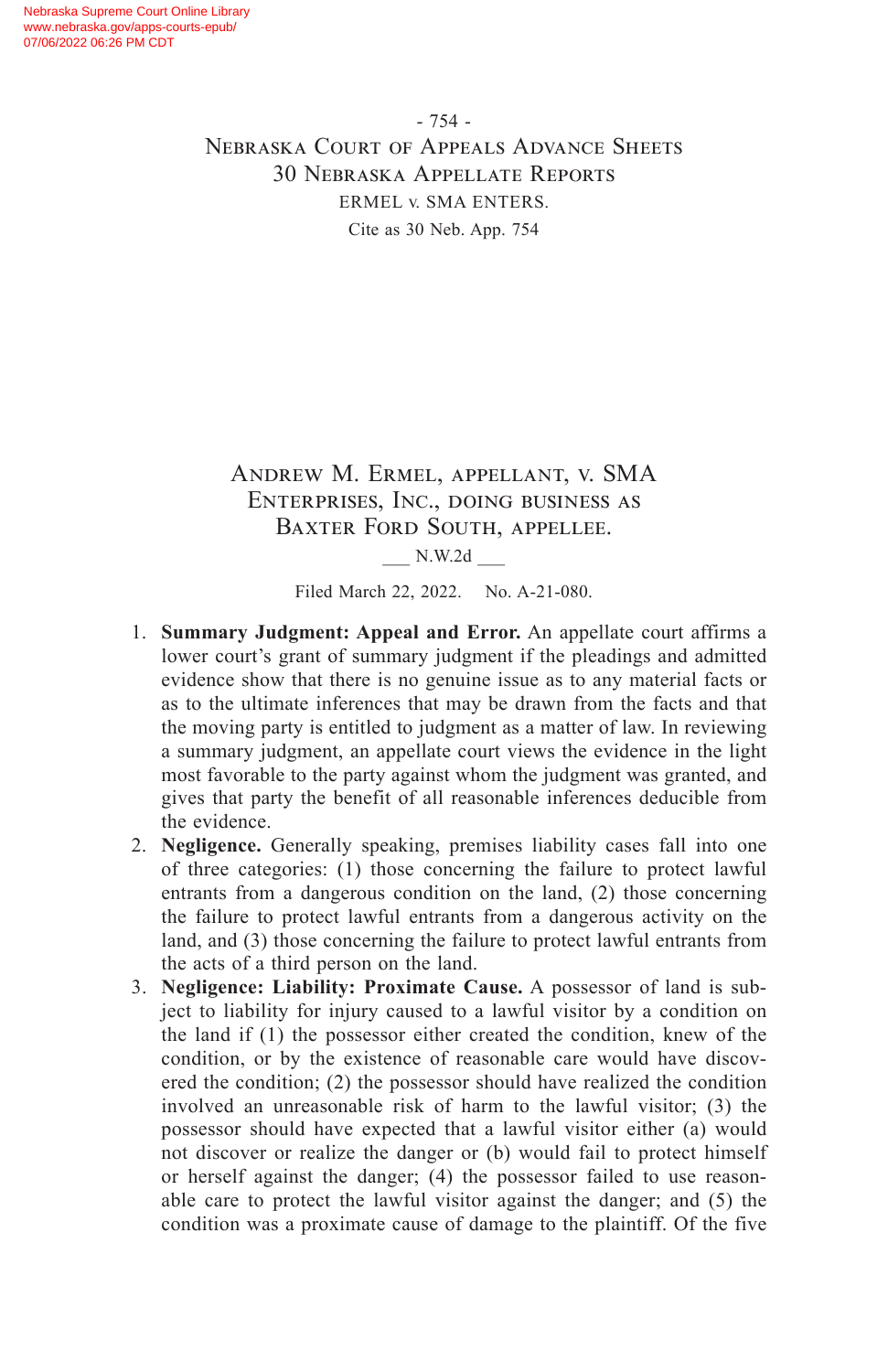# - 755 - Nebraska Court of Appeals Advance Sheets 30 Nebraska Appellate Reports ERMEL v. SMA ENTERS. Cite as 30 Neb. App. 754

elements recited above, the first three clarify the scope of a land possessor's duty to lawful entrants, as they identify those conditions which give rise to a duty of reasonable care to protect lawful entrants from physical harm.

- 4. **Negligence: Words and Phrases.** While there is no fixed rule for determining when a risk of harm is unreasonable, the plain meaning of the term suggests a uniquely or unacceptably high risk of harm.
- 5. \_\_\_\_: \_\_\_\_. An unreasonable risk of harm means a risk that a reasonable person, under all the circumstances of the case, would not allow to continue.
- 6. **Negligence.** Generally, when a dangerous condition is open and obvious, the owner or occupier is not liable in negligence for harm caused by the condition. The rationale behind this general rule is that the open and obvious nature of the condition gives caution so that the risk of harm is considered slight, since reasonable people will avoid open and obvious risks.
- 7. \_\_\_\_. A condition on the land is considered open and obvious when the risk is apparent to and of the type that would be recognized by a reasonable person in the position of the invitee exercising ordinary perception, intelligence, and judgment.
- 8. Linder the open and obvious doctrine, a possessor of land is not liable to invitees for physical harm caused by any activity or condition on the land whose danger is known or obvious to the invitee, unless the possessor should anticipate the harm despite such knowledge or obviousness.
- 9. A determination that a risk or danger is open and obvious does not end the duty analysis in a premises liability case. A court must also determine whether the possessor should have anticipated that lawful entrants would fail to protect themselves despite the open and obvious risk.

Appeal from the District Court for Sarpy County: MICHAEL A. SMITH, Judge. Reversed and remanded for further proceedings.

Matthew A. Lathrop, of Law Office of Matthew A. Lathrop, P.C., L.L.O., and Kathy Pate Knickrehm for appellant.

Michael T. Gibbons and Raymond E. Walden, of Woodke & Gibbons, P.C., L.L.O., for appellee.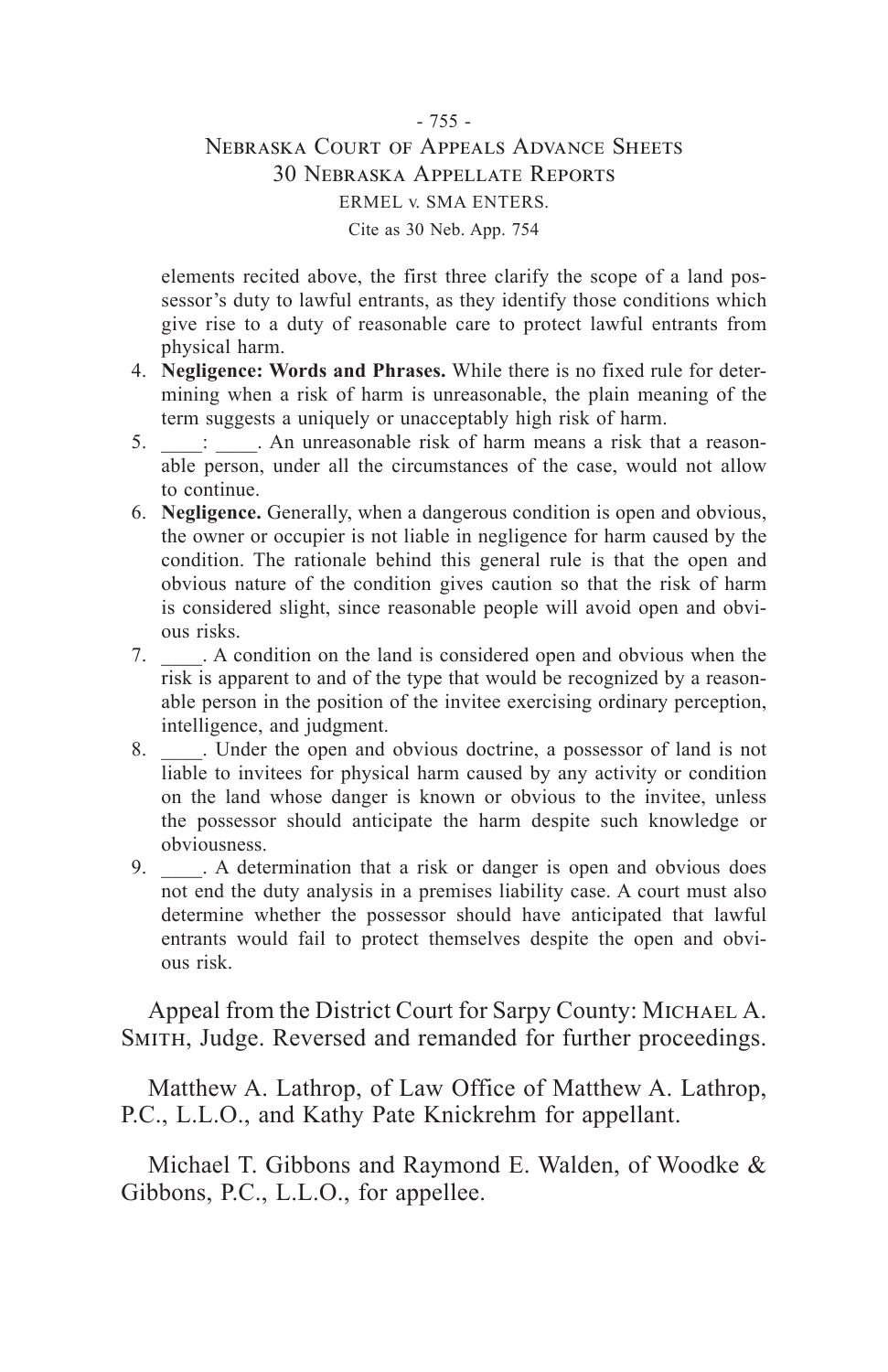# - 756 - Nebraska Court of Appeals Advance Sheets 30 Nebraska Appellate Reports ERMEL v. SMA ENTERS. Cite as 30 Neb. App. 754

PIRTLE, Chief Judge, and RIEDMANN and WELCH, Judges.

PIRTLE, Chief Judge.

# INTRODUCTION

Andrew M. Ermel appeals from an order of the district court for Sarpy County granting summary judgment in favor of appellee, SMA Enterprises, Inc., doing business as Baxter Ford South (Baxter). Ermel was injured after slipping on an accumulation of ice while dropping his vehicle off at Baxter for a service appointment the following day. The court found that under the circumstances of this case, the accumulation of ice was an open and obvious risk that did not create an unreasonable risk of harm to Ermel. Accordingly, the court granted summary judgment in favor of Baxter under the doctrine of premises liability, recently reiterated in *Sundermann v. Hy-Vee*, 306 Neb. 749, 947 N.W.2d 492 (2020). For the reasons that follow, we reverse, and remand for further proceedings.

# **BACKGROUND**

At approximately 11:45 p.m., on February 24, 2017, Ermel and his girlfriend arrived at Baxter in separate vehicles, because Ermel intended to leave his vehicle for a service appointment the following morning. Baxter had installed a "key drop box" near its service bay doors for customers to use when leaving vehicles after hours. Ermel parked to the north of the service garage, whereas his girlfriend parked immediately in front of the service bay doors, under a large sign which indicated "Service."

According to a weather report from the day in question, the temperature dropped below freezing around 7 a.m. and remained below freezing the rest of the day. In addition to some light rain in the morning, there were periods of snow and light snow ending between 4:15 and 4:35 p.m. In a later deposition, Ermel testified that "[i]t was very cold [and] was precipitating in different forms, snow, sleet, rain, what have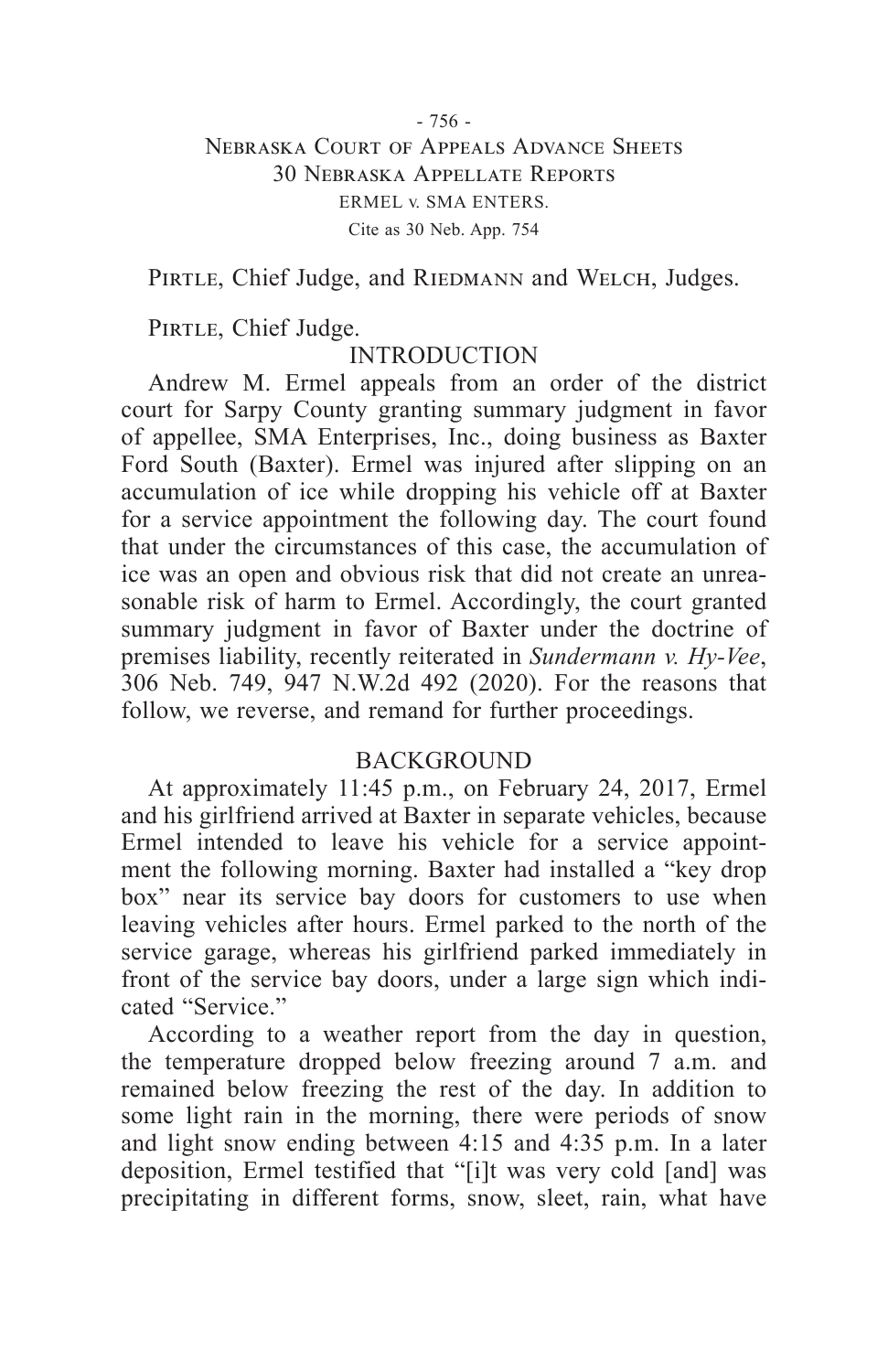# - 757 - Nebraska Court of Appeals Advance Sheets 30 Nebraska Appellate Reports ERMEL v. SMA ENTERS. Cite as 30 Neb. App. 754

you." Ermel further testified that the roads were wet as he drove to the dealership and that he was aware the conditions were favorable for the formation of ice. He testified that upon arriving at Baxter, the parking lot appeared "wet and slick," but that when he got out of the vehicle, "[i]t wasn't as slick as I had anticipated" and "I had no issues with traction." Ermel's girlfriend also testified that she had no problems walking, but that she knew it was slick and thus "probably walked more carefully."

Ermel testified that he walked from his vehicle, around the back of his girlfriend's vehicle, and to the west side of the building because he believed that is where he would find the key drop box. According to Ermel, such was the location of the key drop box when he had visited the property a number of years prior. However, the record shows that the key drop box was actually located on the north side of the building, in between the two service bay doors, near where Ermel's girlfriend had parked her vehicle.

Nevertheless, Ermel walked around to the west side of the building and slipped on a patch of "downspout ice," sustaining injury to his right elbow. Ermel testified that he was not aware of the downspouts or the accumulation of ice prior to the fall. It was only after the fall that he then noticed the downspouts and ice accumulation, which he described as being "much thicker" and more slippery than the other surfaces he encountered that night. In contrast to the good traction Ermel experienced elsewhere in the parking lot, "[t]here was no traction" on the accumulation of ice under the downspout.

Ermel filed a complaint in the district court seeking compensation for injuries caused by the fall. Ermel first alleged that Baxter owed him a duty of reasonable care under Nebraska's premises liability doctrine. Ermel alleged that there were parking stalls and "a walkway" located on the west side of the building and that there was a pair of rain downspouts located on the northwest corner of the building, which "face west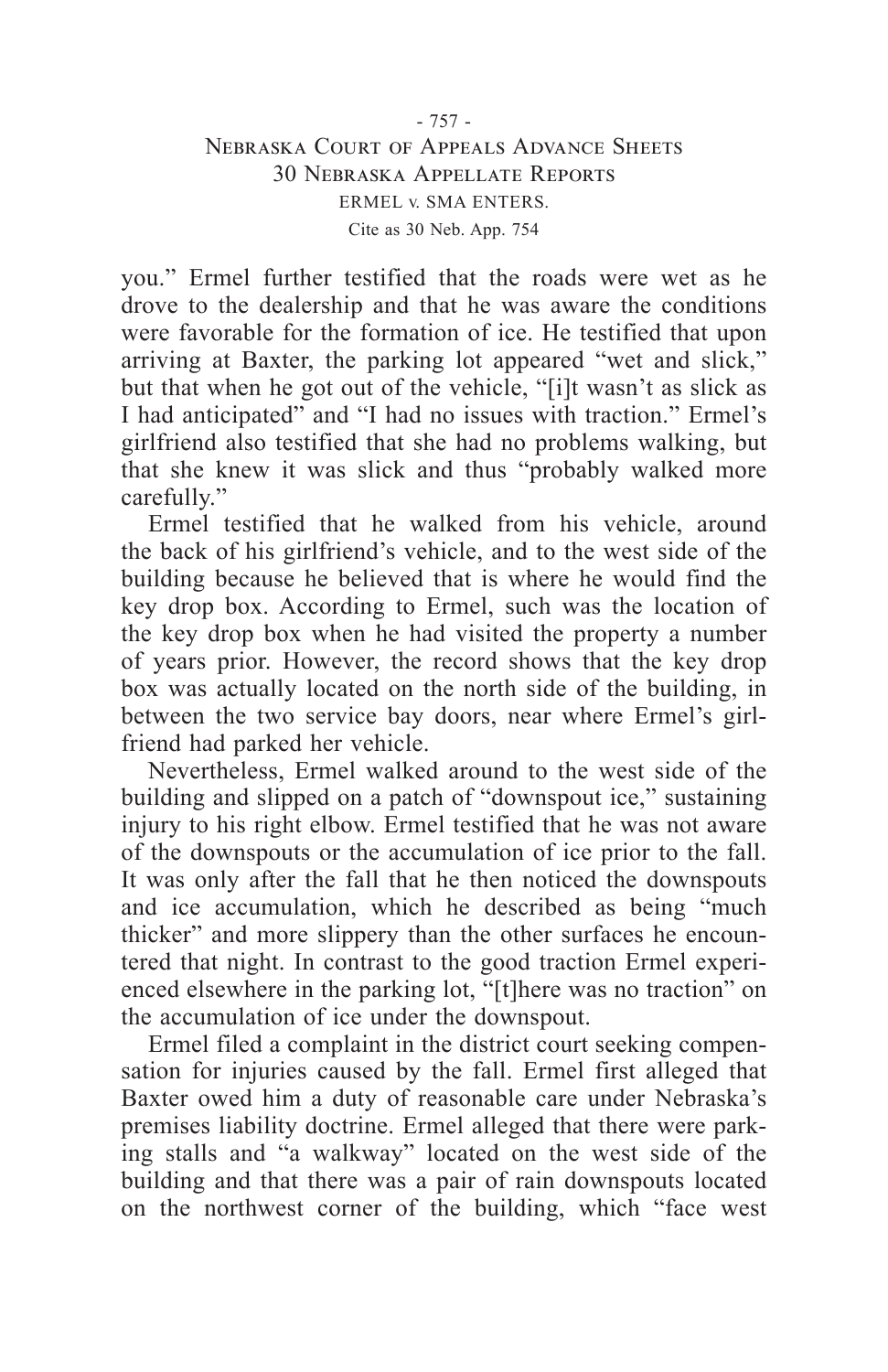# - 758 - Nebraska Court of Appeals Advance Sheets 30 Nebraska Appellate Reports ERMEL v. SMA ENTERS. Cite as 30 Neb. App. 754

and release runoff across the walkway." In its answer, Baxter admitted there were parking stalls on both the west and north sides of the service garage. Baxter further admitted there was "space between the parking stalls on the west side of the service garage and the west wall of the service garage" but denied that it was a "'walkway.'"

Baxter admitted there was "a pair of downspouts located on the west side of the service garage closest to its north end" that "release runoff in a westerly direction across the space," which Ermel referred to as a "walkway." Ermel further alleged in his complaint that Baxter breached its duty of reasonable care, to wit: Ermel slipped and fell on ice which had "formed because of runoff from the roof which is directed to this location by the downspouts." Finally, Ermel alleged that Baxter had proximately caused the fall and the injuries sustained thereby. The following images were admitted into evidence to illustrate the location at issue:



Image No. 1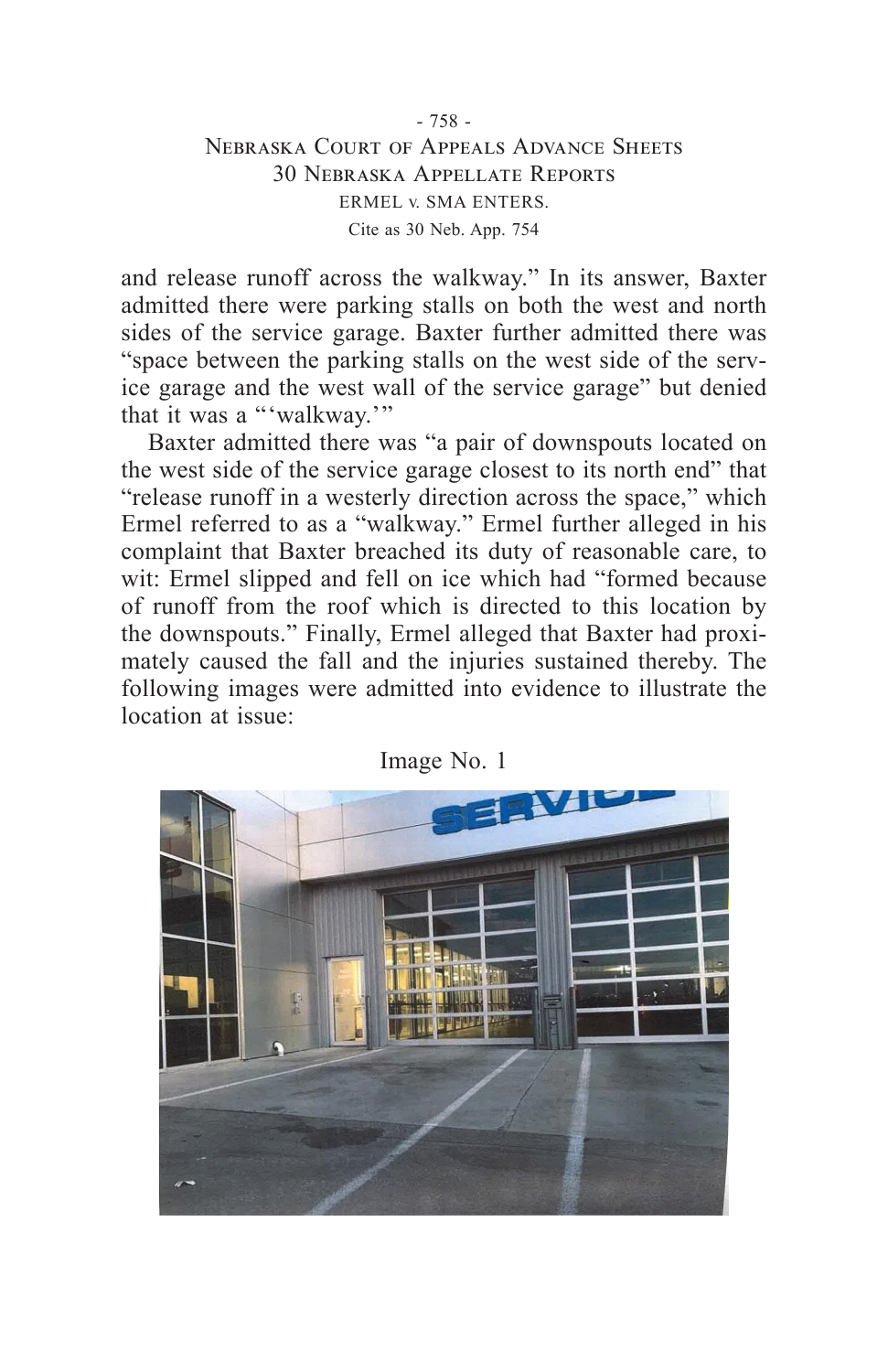- 759 - Nebraska Court of Appeals Advance Sheets 30 Nebraska Appellate Reports ERMEL v. SMA ENTERS. Cite as 30 Neb. App. 754



Image No. 2

Image No. 3

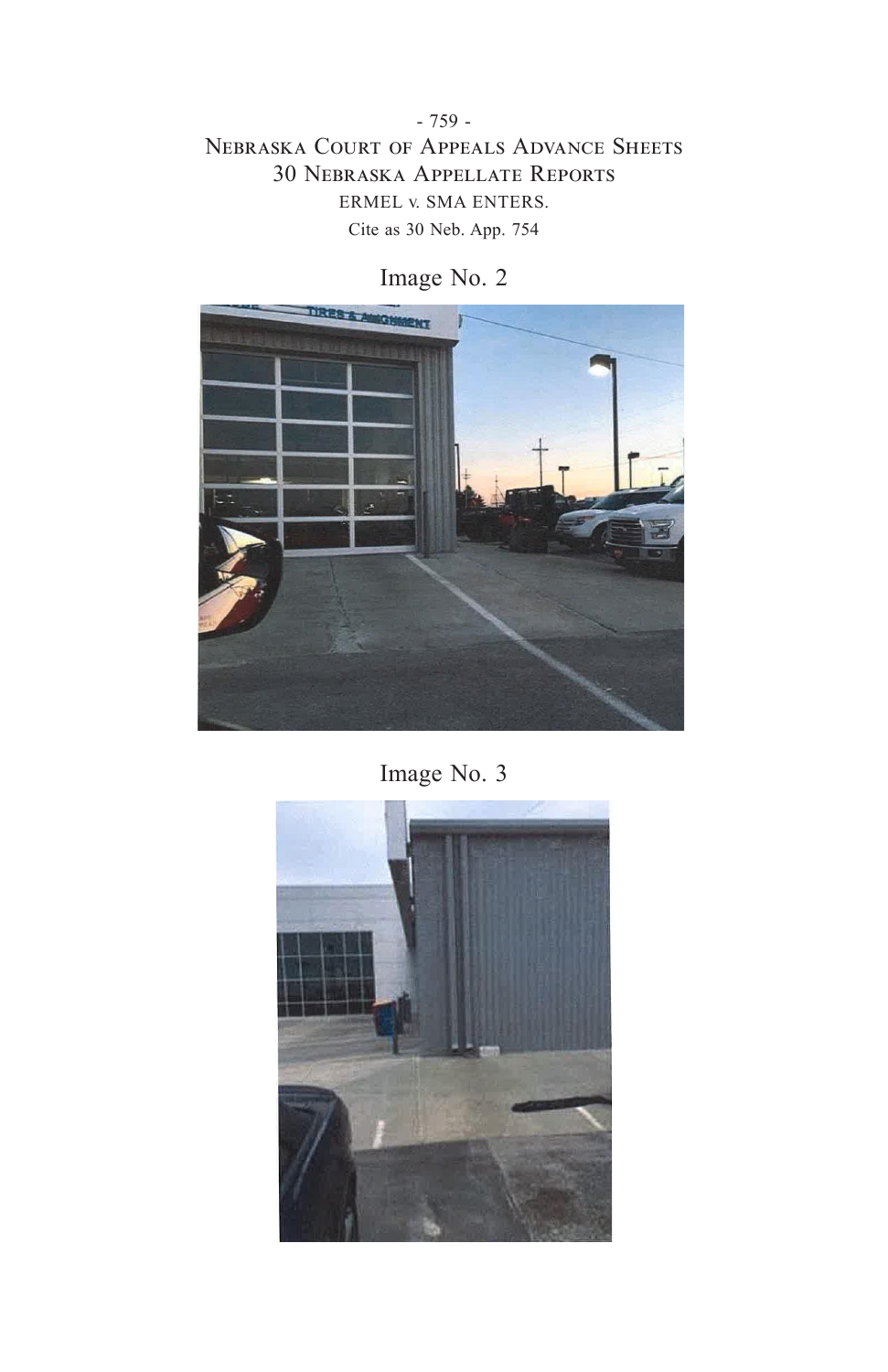# - 760 - Nebraska Court of Appeals Advance Sheets 30 Nebraska Appellate Reports ERMEL v. SMA ENTERS. Cite as 30 Neb. App. 754

Image No. 1 shows the actual location of the key drop box between the service bay doors. Image No. 2 shows Ermel's view of the downspout location as he walked from where he parked his vehicle toward the west side of the building. Also visible in image No. 2 are the parking spaces on the west side of the building and the "walkway" Ermel described. Image No. 3 shows the downspouts located on the northwest corner of the building.

In its answer, Baxter raised a number of affirmative defenses, alleging first that Ermel's recovery should be barred or reduced on account of his own negligence. Baxter alleged that Ermel negligently failed to avoid the "open and obvious" patch of ice. Baxter further alleged that Ermel assumed the risk of injury, that Ermel's injuries were caused by the negligence of others, and that Baxter is entitled to a setoff for medical payments made on Ermel's behalf.

In September 2020, Baxter moved for summary judgment on the basis of the pleadings, photographs taken of the scene, and excerpts from depositions taken of Ermel, his girlfriend, and Tom Kroll, who was a "lender relations manager" employed by Baxter.

Aside from the following, the facts of this case were largely undisputed at the time the case was submitted on the motion for summary judgment. First, Baxter alleged that Ermel consumed "a beer and marijuana" at home prior to driving to Baxter. Indeed, Ermel testified that prior to taking his vehicle to Baxter, he consumed one beer and "some marijuana." Ermel objected to this allegation, arguing Baxter failed to offer competent evidence and asserting "it is a disputed fact whether one beer and a small amount of marijuana would have any effect on [Ermel] at the time of the fall." Second, where Baxter alleged that Ermel's girlfriend left her vehicle running with the headlights on, Ermel testified that the vehicle and headlights were off. Moreover, Baxter alleged that the parking lot was installed with "big parking lot bright lights" that had been upgraded within the 2 years prior to the accident. However,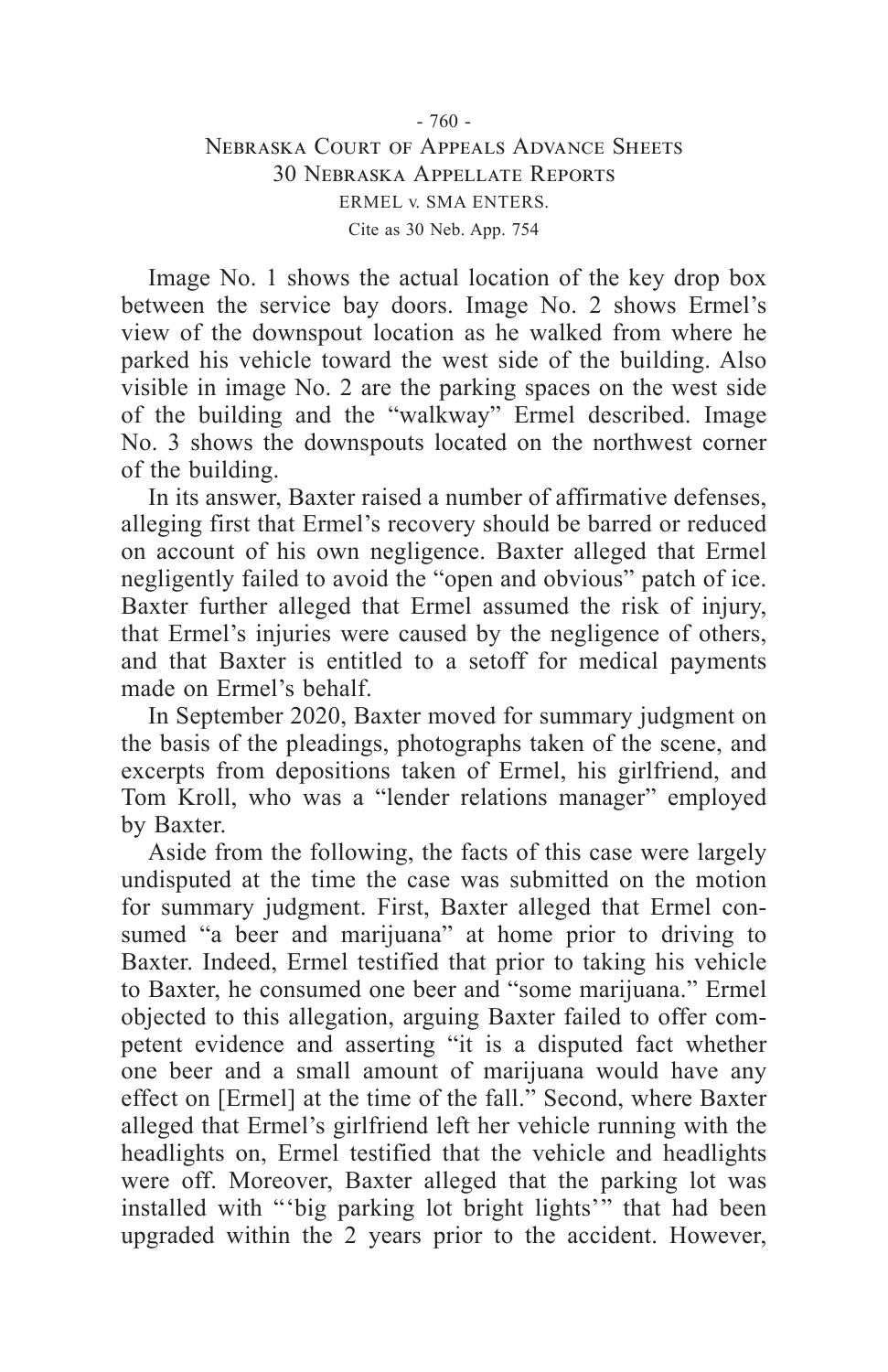# - 761 - Nebraska Court of Appeals Advance Sheets 30 Nebraska Appellate Reports ERMEL v. SMA ENTERS. Cite as 30 Neb. App. 754

Ermel testified that the "lighting conditions were very dim" in the parking area.

With regard to ice and snow removal, Kroll testified that he was not aware of any written policy or procedure related to ice and snow removal at Baxter. However, Kroll was aware that Baxter had an unwritten contract with a lawn care company to provide ice and snow removal on an as-needed basis. Additionally, Kroll testified that the service manager and general manager are "collective[ly]" responsible for addressing ice and snow as it accumulates, noting that they use salt spreaders and a "multitude of guys" who address the sidewalks "as best they can."

In January 2021, the court entered an order granting Baxter's motion for summary judgment. In reciting the facts above, the court noted that Ermel "mistakenly walked away from the key drop box and around the corner of the building . . . . As he turned the corner of the building, [Ermel] slipped and fell on ice that had accumulated underneath a downspout at that location." While the order will be discussed in more detail below, the court ultimately concluded that "under the facts of this case, the presence of ice was an open and obvious risk, and did not create an unreasonable risk of harm." The court further concluded:

In addition, the facts do not support a finding that [Baxter] should have anticipated a user of the lock box would fail to protect themselves from the acknowledged danger of ice, or that a late-arriving customer would walk around the building and away from the drop box location. Ermel now appeals.

# ASSIGNMENT OF ERROR

Ermel assigns that the district court erred in granting Baxter's motion for summary judgment.

# STANDARD OF REVIEW

[1] An appellate court affirms a lower court's grant of summary judgment if the pleadings and admitted evidence show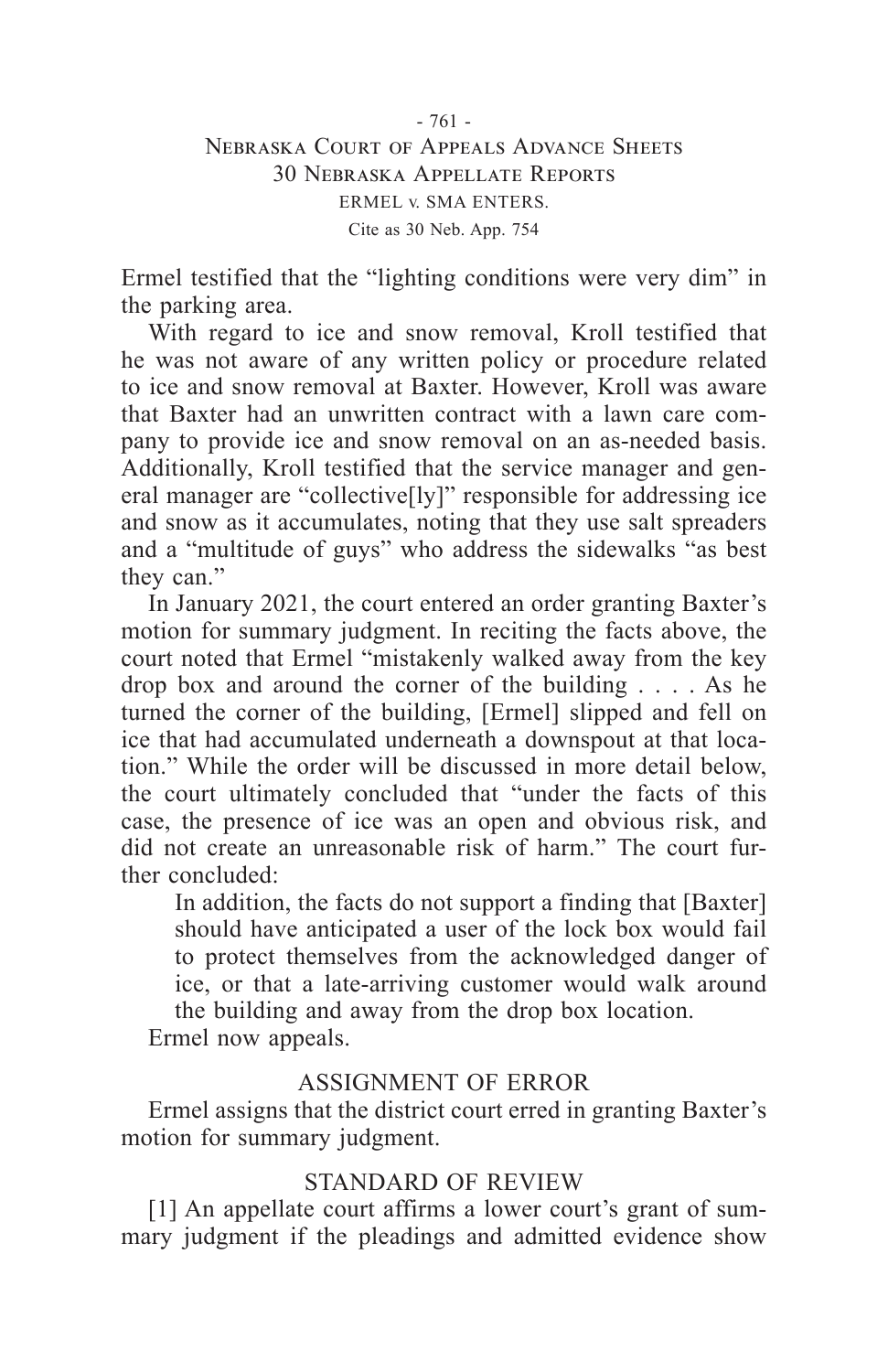# Nebraska Court of Appeals Advance Sheets 30 Nebraska Appellate Reports ERMEL v. SMA ENTERS. Cite as 30 Neb. App. 754

that there is no genuine issue as to any material facts or as to the ultimate inferences that may be drawn from the facts and that the moving party is entitled to judgment as a matter of law. *Sundermann v. Hy-Vee*, 306 Neb. 749, 947 N.W.2d 492 (2020). In reviewing a summary judgment, an appellate court views the evidence in the light most favorable to the party against whom the judgment was granted, and gives that party the benefit of all reasonable inferences deducible from the evidence. *Id.*

#### ANALYSIS

[2] Generally speaking, premises liability cases fall into one of three categories: (1) those concerning the failure to protect lawful entrants from a dangerous condition on the land, (2) those concerning the failure to protect lawful entrants from a dangerous activity on the land, and (3) those concerning the failure to protect lawful entrants from the acts of a third person on the land. *Id*. The present case, like *Sundermann v. Hy-Vee, supra*, falls squarely in the first category, as Ermel argues he was injured by an unreasonably dangerous condition on the property, to wit: the accumulation of ice under the downspouts.

[3] A possessor of land is subject to liability for injury caused to a lawful visitor by a condition on the land if (1) the possessor either created the condition, knew of the condition, or by the existence of reasonable care would have discovered the condition; (2) the possessor should have realized the condition involved an unreasonable risk of harm to the lawful visitor; (3) the possessor should have expected that a lawful visitor either (a) would not discover or realize the danger or (b) would fail to protect himself or herself against the danger; (4) the possessor failed to use reasonable care to protect the lawful visitor against the danger; and (5) the condition was a proximate cause of damage to the plaintiff. *Id*. Of the five elements recited above, the first three clarify the scope of a land possessor's duty to lawful entrants, as they identify those conditions which give rise to a duty of reasonable care to protect lawful entrants from physical harm. See *id.*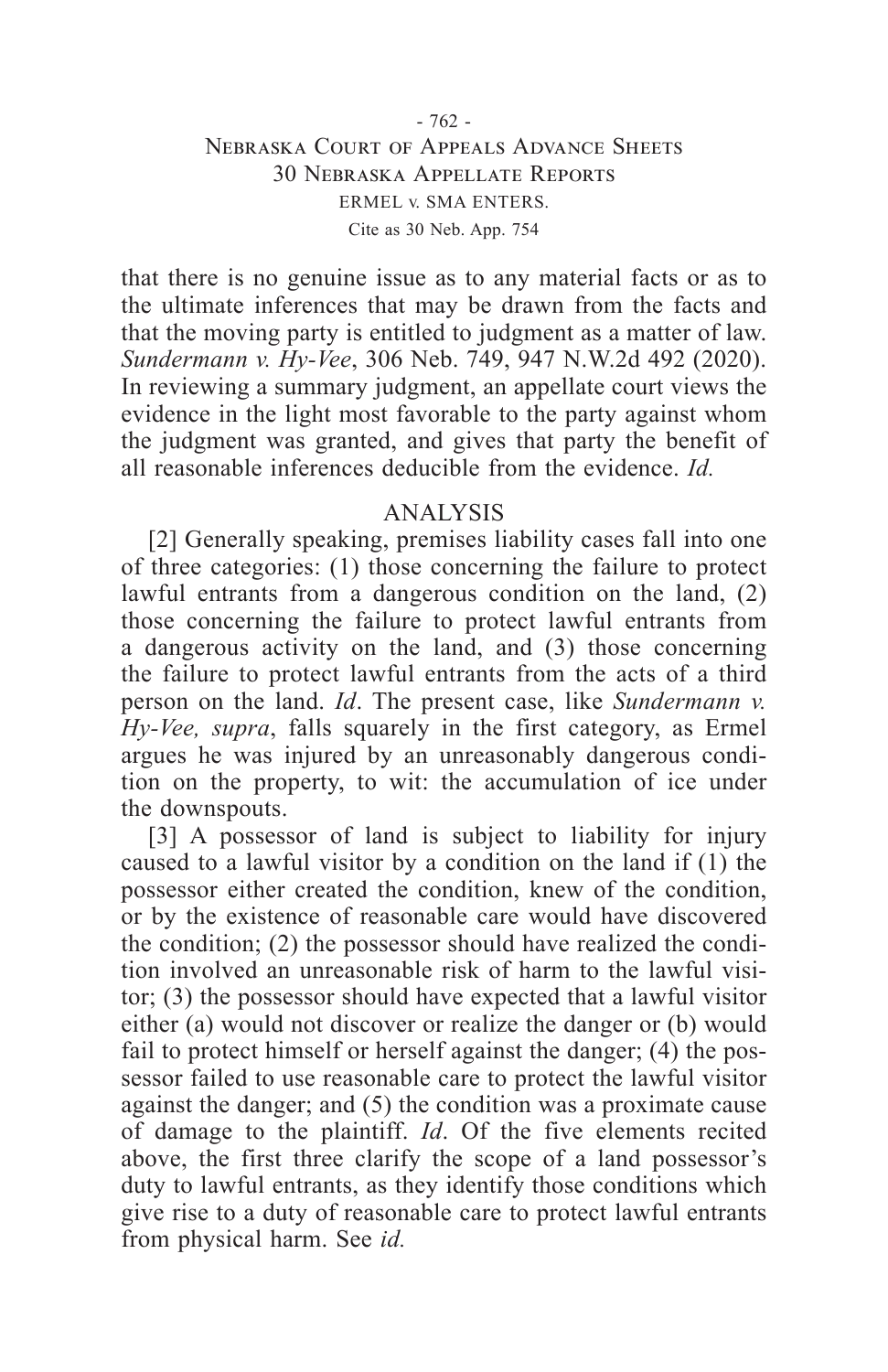# - 763 - Nebraska Court of Appeals Advance Sheets 30 Nebraska Appellate Reports ERMEL v. SMA ENTERS. Cite as 30 Neb. App. 754

In granting Baxter's motion for summary judgment, the court concluded as a matter of law that Baxter had no duty to protect Ermel from what it characterized as the "open and obvious risk of ice." The parties agree that the central issue in this case is the court's analysis of the second and third elements of the premises liability doctrine. As to the first element, Baxter conceded that the evidence was sufficient to find in favor of Ermel for purposes of summary judgment. As to the fourth and fifth elements, the court found it unnecessary to address them, having concluded that the second and third elements were dispositive.

[4,5] While there is no fixed rule for determining when a risk of harm is unreasonable, the plain meaning of the term suggests a uniquely or unacceptably high risk of harm. *Sundermann v. Hy-Vee*, 306 Neb. 749, 947 N.W.2d 492 (2020). The Nebraska Supreme Court has at times defined the phrase "unreasonable risk of harm" to mean ""a risk that a reasonable person, under all the circumstances of the case, would not allow to continue."'" *Id.* at 768, 947 N.W.2d at 506. The court observed that "the evidence is that [Ermel] slipped on ice that had formed underneath a downspout." The court found that the "condition at issue in this case is not the downspout, but the formation of ice" and "[m]erely applying [the *Sundermann*] definition, there is an issue of material fact as to whether the formation of ice *in this location* is an unreasonable risk of harm." (Emphasis supplied.) We agree.

Despite apparently acknowledging a genuine dispute of fact under the second element, the court concluded its analysis of the second element by noting that "the analysis if [sic] the second element is also influenced by the third element." With regard to the third element, the court correctly observed that "a possessor of land is not liable to invitees for physical harm caused by any activity or condition on the land whose danger is known or obvious to the invitee, unless the possessor should anticipate the harm despite such knowledge or obviousness." Characterizing the dangerous condition in this case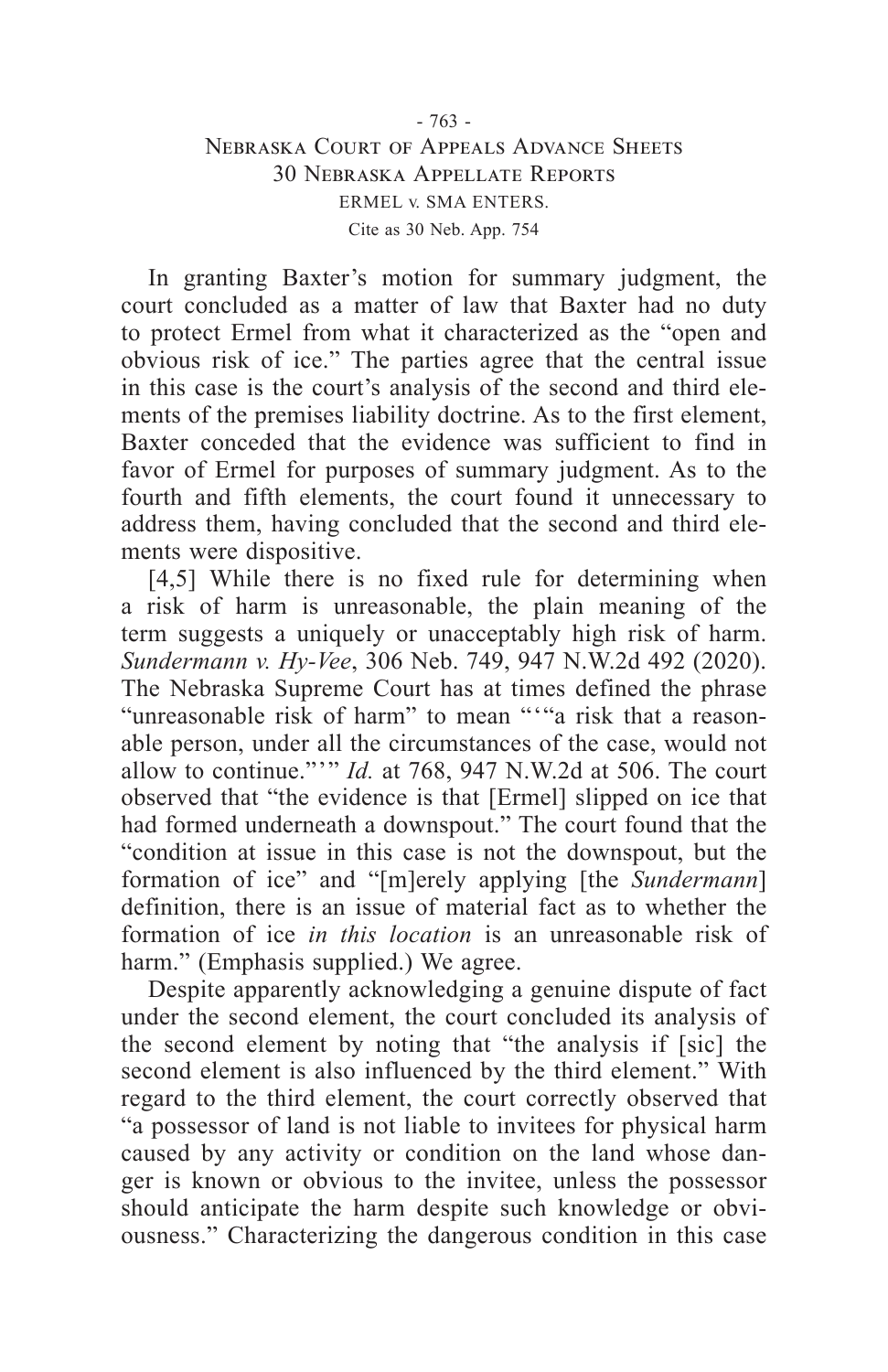# - 764 - Nebraska Court of Appeals Advance Sheets 30 Nebraska Appellate Reports ERMEL v. SMA ENTERS. Cite as 30 Neb. App. 754

as the "risk of ice" in general, the court ultimately concluded that such was an open and obvious risk for which Baxter was under no duty to correct.

The court emphasized that the "formation and presence of ice was known," as Ermel admitted that "the risk of ice was a risk he perceived as he left his car." The court observed that Ermel described the parking lot as wet and icy, and "he expected to find slippery conditions when he left his car." The court further noted that "the facts do not support a finding that [Baxter] should have anticipated a user of the lock box would fail to protect themselves from the acknowledged danger of ice, or that a late-arriving customer would walk around the building and away from the drop box location."

We agree that the risk of ice in general, on an indisputably wintery day, was an open and obvious risk to Ermel. However, we disagree that the dangerous condition in this case can be properly characterized as the risk of ice in general. Rather, the record reflects that Ermel slipped and fell on the specific accumulation of ice under the downspouts. Ermel described the accumulation of ice in that location as thicker and more slippery than the surfaces he encountered elsewhere in the parking lot. Viewing the evidence in Ermel's favor, we find there is a reasonable inference that the accumulation of ice under the downspouts created a risk of harm which was different in character from the risk of ice in general. Accordingly, we conclude that there is a material question of fact as to whether the specific accumulation of ice under the downspouts created an unreasonable risk of harm under the second element of the premises liability doctrine.

[6-8] Furthermore, there is a material question of fact as to whether the risk presented by the accumulation of ice under the downspouts was open and obvious to Ermel. Generally, when a dangerous condition is open and obvious, the owner or occupier is not liable in negligence for harm caused by the condition. *Sundermann v. Hy-Vee*, 306 Neb. 749, 947 N.W.2d 492 (2020). The rationale behind this general rule is that the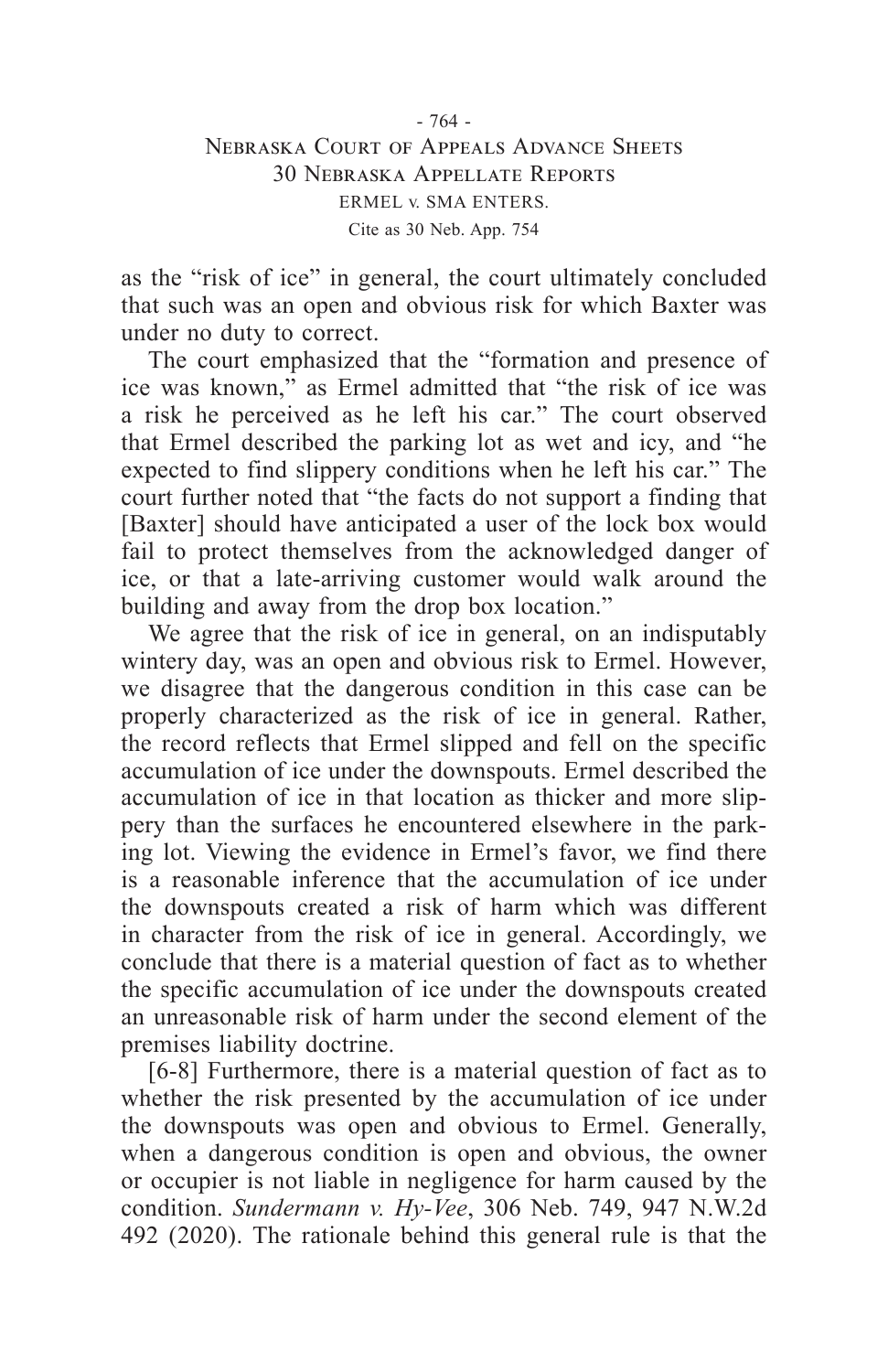# - 765 - Nebraska Court of Appeals Advance Sheets 30 Nebraska Appellate Reports ERMEL v. SMA ENTERS. Cite as 30 Neb. App. 754

open and obvious nature of the condition gives caution so that the risk of harm is considered slight, since reasonable people will avoid open and obvious risks. *Id.* A condition on the land is considered open and obvious when the risk is apparent to and of the type that would be recognized by a reasonable person in the position of the invitee exercising ordinary perception, intelligence, and judgment. *Id.* Under the open and obvious doctrine, a possessor of land is not liable to invitees for physical harm caused by any activity or condition on the land whose danger is known or obvious to the invitee, unless the possessor should anticipate the harm despite such knowledge or obviousness. *Id.*

Ermel testified that he did not see the downspouts or the accumulation of ice until after he fell. Indeed, image No. 2 above suggests that the downspouts would not have been visible to Ermel until after he rounded the corner of the building. This is especially true given the time of day that Ermel fell and his testimony that the area was dimly lit. Accordingly, viewing the evidence in Ermel's favor, there is a material question of fact as to whether the accumulation of ice under the downspouts was an open and obvious risk under the third element of the premises liability doctrine.

[9] Moreover, even if the risk of harm created by the accumulation of ice under the downspouts was open and obvious, there would still be a material question of fact as to whether Baxter should have nevertheless anticipated the harm caused thereby. A determination that a risk or danger is open and obvious does not end the duty analysis in a premises liability case. *Sundermann v. Hy-Vee, supra*. A court must also determine whether the possessor should have anticipated that lawful entrants would fail to protect themselves despite the open and obvious risk. *Id.* For example, where the possessor has reason to expect the invitee's attention may be distracted, or where the possessor has reason to expect the invitee will proceed to encounter the known or obvious danger because the advantages of doing so would outweigh the apparent risks. See *id.*